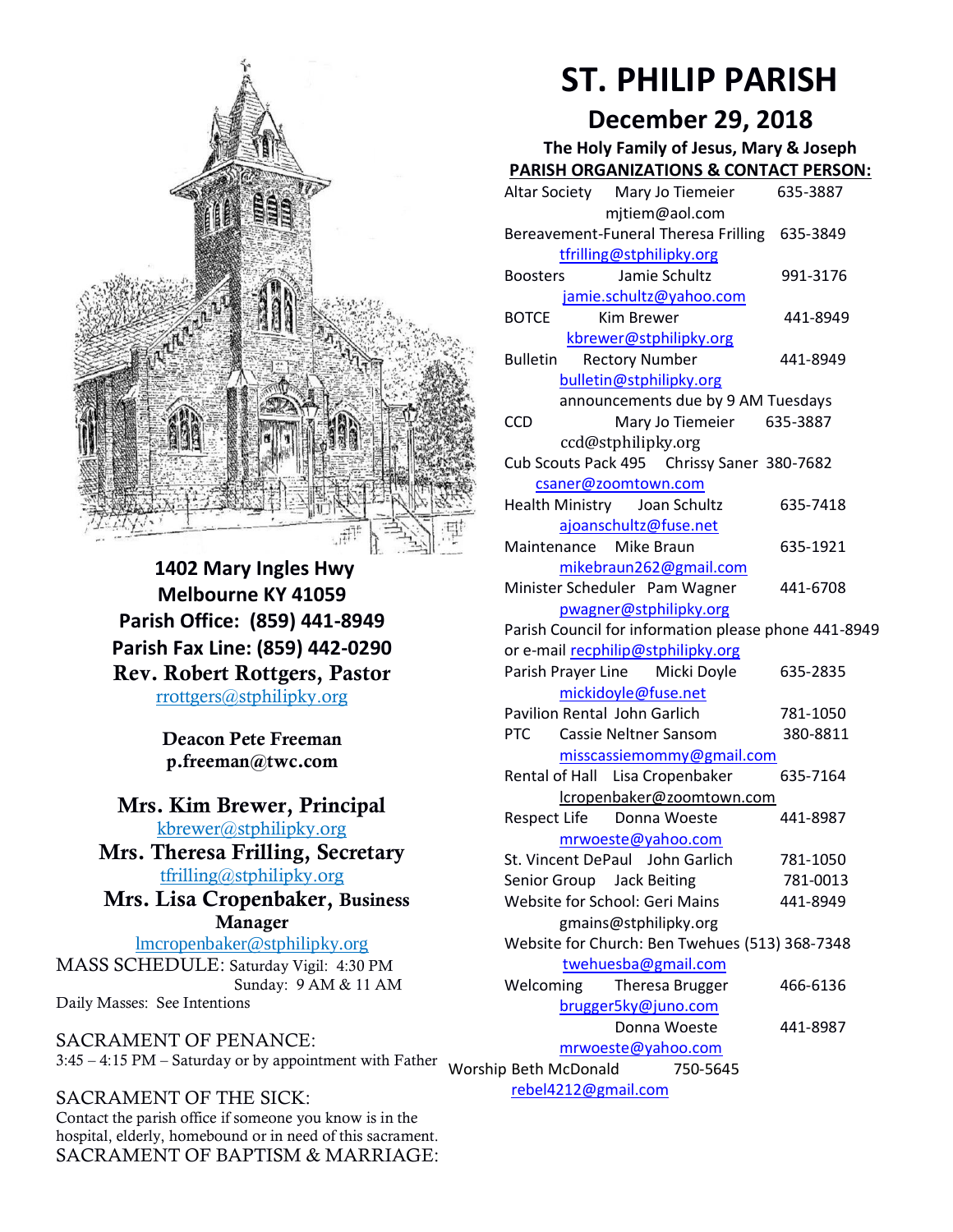# **MASS INTENTIONS:**

**Saturday, December 29** 4:30 PM Rottgers & McVean Families

**Sunday, December 30** 9:00 AM Bill & Lucas Twehues 11:00 AM Betty Kling

**Holy Day Mary Mother of God New Years Eve Mass Monday, December 31**  4:30 PM Peter & Elizabeth Ruschman

**New Years Day Mass January 1** 9:00 AM Bill- Helen & Paul Twehues

#### **Wednesday, January 2**

8:30 AM Nick & Marie Franzen

**Friday, January 4** 8:30 AMDon & Pat Bezold

**Saturday, January 5** 4:30 PM Elizabeth P. Kremer

#### **Sunday, January 6**

9:00 AM Deceased of the Gerhardstein Family 11:00 AM Living & Deceased of St. Philip Parish

# **STEWARDSHIP**

**COLLECTION FOR DECEMBER 15TH & 16**TH

**STEWARDSHIP** \$4889.00 **UTILITY** \$ 285.00 **ENDOWMENT** \$ 105.00 **RETIRED RELIGIOUS** \$ 50.00 **CAPITAL CAMPAIGN** \$ 7109.00

Due to early Bulletin Submissions to Dee Printing Stewardship for December 23th will be in a later Bulletin

*HAVE A HAPPY AND BLESSED NEW YEAR*

# **SPECIAL MASS FOR THOSE WHO HAVE LOST CHILDREN**

Tuesday Evening, January 8 at 7 pm there will be a special mass here at St. Philip for all who have suffered a miscarriage, still birth or lost a young child. Please mark you calendars. More information to follow.

#### **COMBINED SCHOOL RAFFLE TICKETS FOR 2019:**

The raffle tickets for St. Joe's/St. Philip's combined school raffle are in the front vestibule of church. If all parishioners could pick up their envelope, that would be great. More tickets are available from Theresa Brugger (859.466.6136)

# **OTHERS FIRST – JANUARY**

In January, we will be collecting items for the St. Bernard's Food Pantry in Dayton, KY. This agency helps over 750 registered families and provides food for 400 families a month. Items needed are peanut butter, cereal, soup, Ziploc gallon bags, pasta, spaghetti sauce, paper towels and person hygiene products.

# **St. Philip School news**

**December 30 –The 5<sup>th</sup> through 8<sup>th</sup> grade plus our** school vocal choir will be singing our National Anthem at the NKU vs. UIC men's basketball game. The game starts at 6:00 PM and all performers need to arrive no later than 5:30 PM Performers get in free: additional tickets for this event are Adults \$9.00 and Youth (3-17) \$7.00. We will send home a flier to order tickets. Students will need a red uniform shirt.

**NEXT YEAR SANTA HOUSE** : Are you picking up odds and ends to finish up Christmas shopping? Have you received a "re-giftable" gift? Do you to love to shop the after-Christmas super bargains? The organizers of Santa House at St. Philip's are collecting Items for children to purchase for next year Breakfast with Santa. As always, l we especially need items for boys and men, but will accept any new or gently used Items. If you see Flashlights, art kits, Christmas and home décor, housewares, Stuffed animals and small toys, fleece blankets, coffee and water tumblers, and any other intriguing low-cost items, please leave in church vestibules or school marked 'Santa House" by January 15. Thank You for supporting this effort to help with Tuition Assistance

# **Men's and Women's Restoration**

**Retreats Open to All Cursillo Alumni** *Fr. Michael Barth and Deacon Mike Lyman will lead this opportunity to reenergize your Fourth Day.* **Location: St. Anne's Retreat Center**

Men's Retreat weekend: Friday 01/25/19, 5:30 pm to Sunday 01/27/19 12 Noon Women's Retreat weekend: Friday 02/01/19 5:30 pm to Sunday 02/03/19 12 Noon Cost \$155.00 per person Contact: Mary Morscher 859-653-2093 or mary.morscher@gmail.com

*So we fix our eyes not on what is seen, but on what is unseen, since what is seen is temporary, but what is unseen is eternal.* **2 Corinthians 4:18**